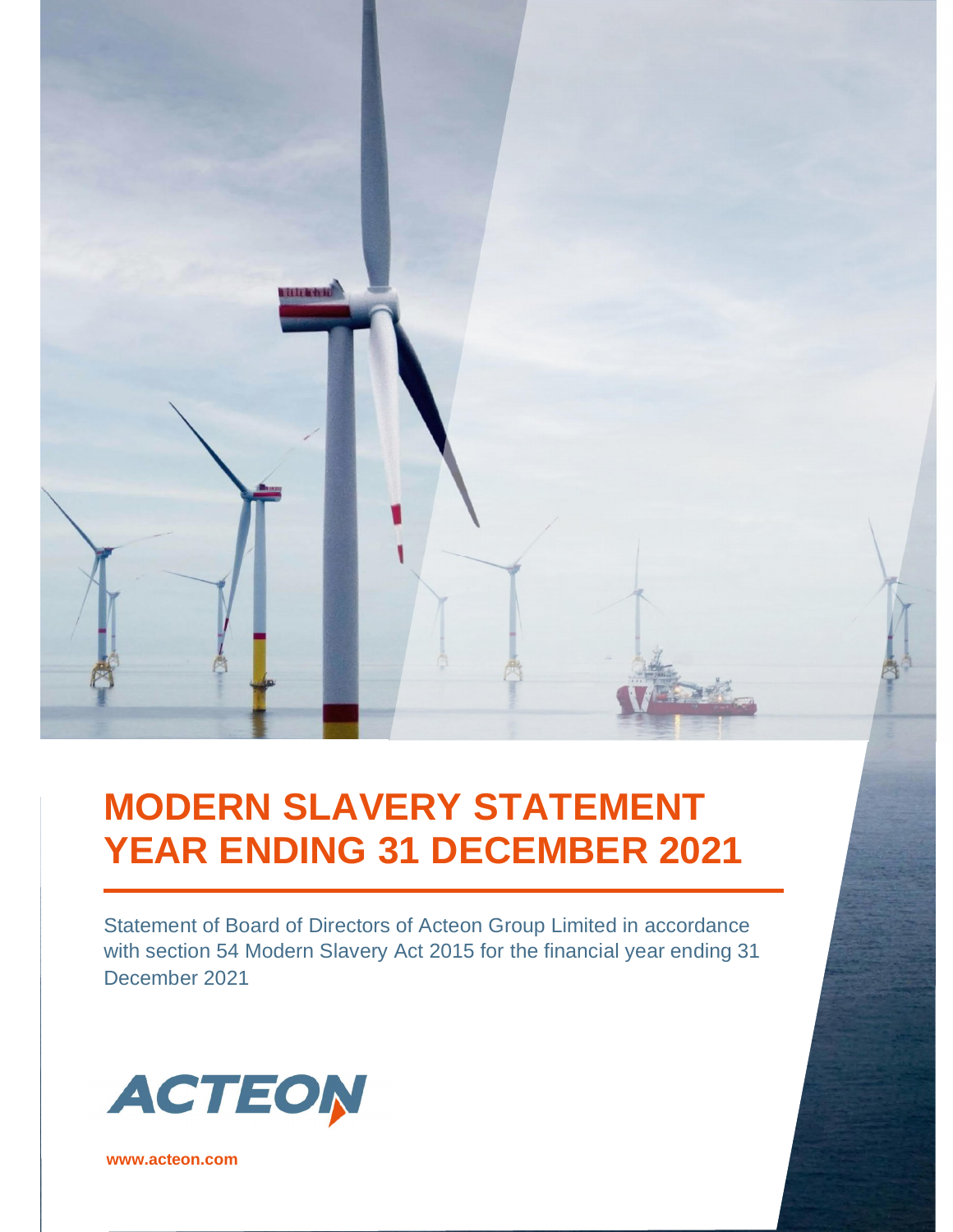

## **MODERN SLAVERY STATEMENT**

**Acteon Group Limited ("Acteon/we") will not support or deal with any business knowingly involved in slavery or human trafficking. This statement sets out the steps taken to ensure slavery and human trafficking is not present in our supply chains or any part of our business.**

### **STRUCTURE OF OUR BUSINESS AND SUPPLY CHAINS**

ENGINEERING.

**MOORINGS AND FOUNDATIONS** 

Acteon provides specialist engineering, services and technology to companies who develop and own marine infrastructure across the life of their assets. We enable our customers to achieve their operational goals with a more efficient integrated solution: reducing the cost and carbon footprint through value engineering without compromising the quality of delivery. Acteon delivers support through the following service divisions<sup>1</sup>.



**ACTEON** 

Acteon's Data and Robotics division provides a suite of smart solutions for the entire lifecycle of an asset, including advanced geotechnical and geophysical site investigation, surveying, subsea electronics and robotics, and asset integrity monitoring.

Acteon's Engineering, Moorings and Foundations division delivers a complete service from initial concept engineering through design, fabrication, and on to marine installation.



Acteon's Energy Services division supports oil and gas and other offshore energy sectors. We bring bespoke solutions to maximise an asset's performance, often towards the end of its production life through structural improvements, corrosion protection retrofitting and eventual decommissioning.

Our customers include global operators, developers, and contractors. We utilise suppliers to assist in offering these capabilities to customers. We are also supported by business partners (which include agents, distributors, and joint venture partners) across the world, particularly in emerging markets.

### **POLICIES ON MODERN SLAVERY**

We understand the importance of applying systems and controls to ensure slavery and human trafficking are not part of our supply chains or our own business. Our approach and commitment are communicated across

<sup>&</sup>lt;sup>1</sup> DATA AND ROBOTICS includes the segments Geo-services (UTEC, Benthic and TerraSond) and Electronics and Tooling (Seatronics and J2 Subsea) and the business unit Structural Monitoring (Pulse Structural Monitoring). ENGINEERING, MOORINGS AND FOUNDATIONS includes the segments Advanced Systems Engineering (2H Offshore Engineering, Clarus Subsea and InterAct PMTI), Mooring and Anchors (InterMoor and Bruce Anchor) and Marine Foundations (MENCK and Large Diameter Drilling). ENERGY SERVICES includes the segment Cutting and Decommissioning (Claxton Engineering Services and Probe Oil Tools) and the business units Flex-Lay and Retrieval (Aquatic Engineering and Construction), Corrosion Management (Deepwater) and Energy Resourcing (TEAM Energy Resources).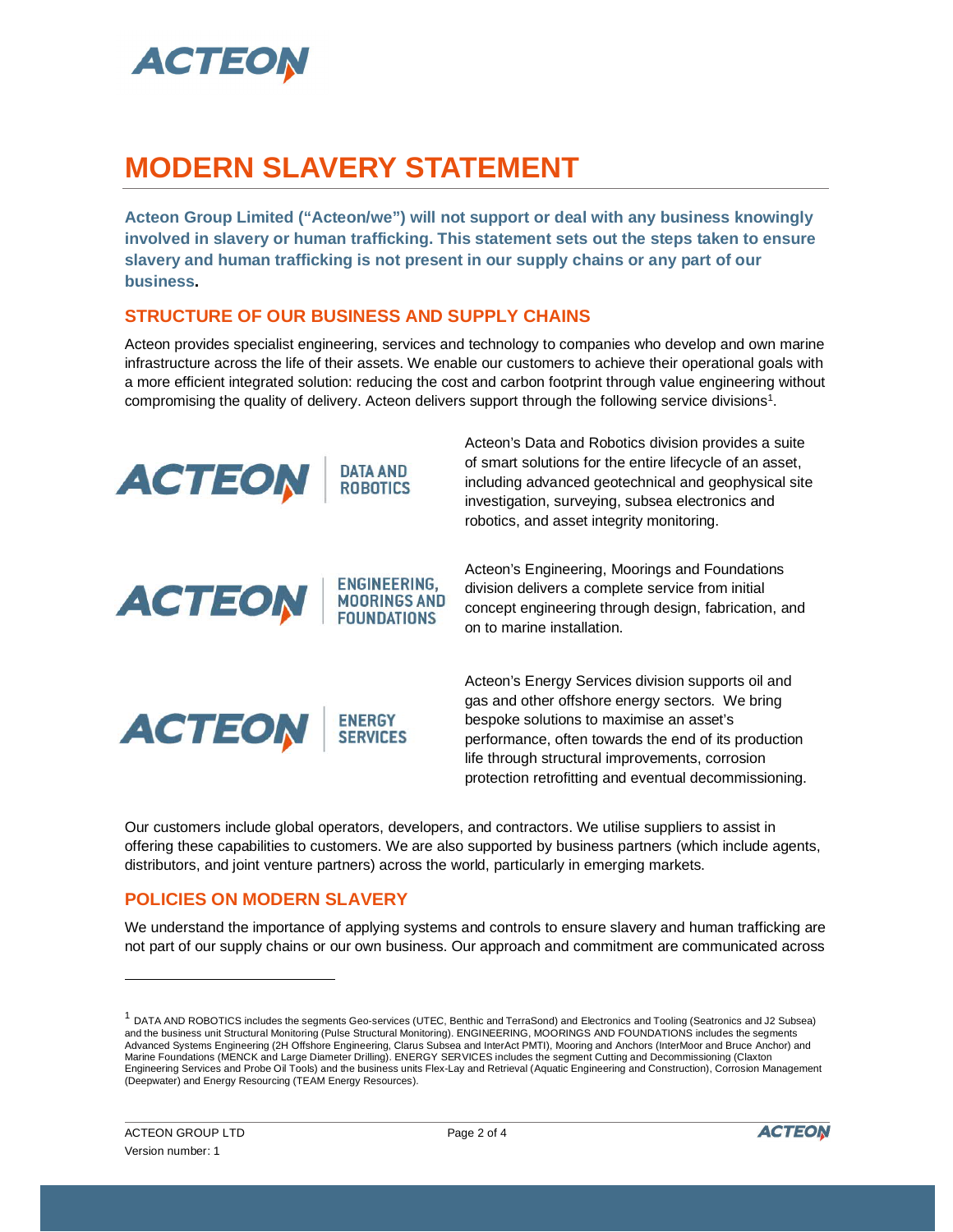

the Group via our Anti-Slavery Policy which was adopted in 2017 and updated in 2021. The Anti-Slavery Policy also forms part of Acteon's Compliance Handbook which is accessible to all staff via Acteon's Human Resources portal. Staff are required to confirm annually that they have read and understood the contents of the handbook.

Acteon upholds a policy of non-retaliation or victimisation against anyone who reports concerns about slavery and human trafficking. Staff can report these concerns in various ways including to line managers, compliance leads/advocates, Acteon's compliance team, or via Acteon's third-party operated compliance helpline and confidential web reporting system.

Business partners are also made aware of our slavery and human trafficking commitments and are asked to provide contractual assurances that they too will uphold the same standards.

### **DUE DILIGENCE PROCESSES**

Our updated supplier due diligence process is now well established in the UK and designed to ensure we only work with suppliers who uphold the same standards and conduct similar processes to ensure slavery or human trafficking is not part of their own business or supply chains. We also include robust wording in supplier contracts. We ask:

- for confirmation the supplier does not use slavery or forced/compulsory labour;
- $\blacksquare$  what steps the supplier takes to investigate its own supply chain;
- **for confirmation the supplier has a policy or statement on slavery and human trafficking; and**
- **for a copy of their own statement or confirmation they are not required to prepare one.**

During 2021, the Acteon Procurement Transformation (APT) project sought to harmonise and standardise procurement processes across the Group. As part of the APT project, a comprehensive supplier questionnaire has been devised with a section dedicated to understanding a supplier's knowledge of and commitment to ensuring modern slavery and human trafficking is not present in their own supply chains or any part of their business. The APT project is therefore facilitating the roll out of the already well-established processes in the UK to the rest of the Group.

All business partners go through a strict approval process which includes risk-based due diligence such as screening against a range of risks (e.g. sanctions, adverse media, regulatory action). Slavery and human trafficking obligations also form part of the contractual arrangements.

Auditors of suppliers and business partners are also made aware to look for any signs of slavery or human trafficking and to report any concerns accordingly.

### **RISK ASSESSMENT**

Risk is assessed by considering several factors but primarily the scope of work and locality. Tools such as the Global Slavery Index are used to assist in assessing risk level (www.globalslaveryindex.org).

Acteon acknowledges that the risk of slavery and human trafficking in our core supply chains is low due to the highly skilled nature of a lot of the work and the localities in which that work is sourced. However certain pockets of risk have been identified, for example, procurement in less familiar geographies or for scopes of work including vessels where low skilled manual labour may be utilised.

### **MEASURING EFFECTIVENESS**

We undertook an internal audit in 2022 asking the following with reference to the financial year 2021: